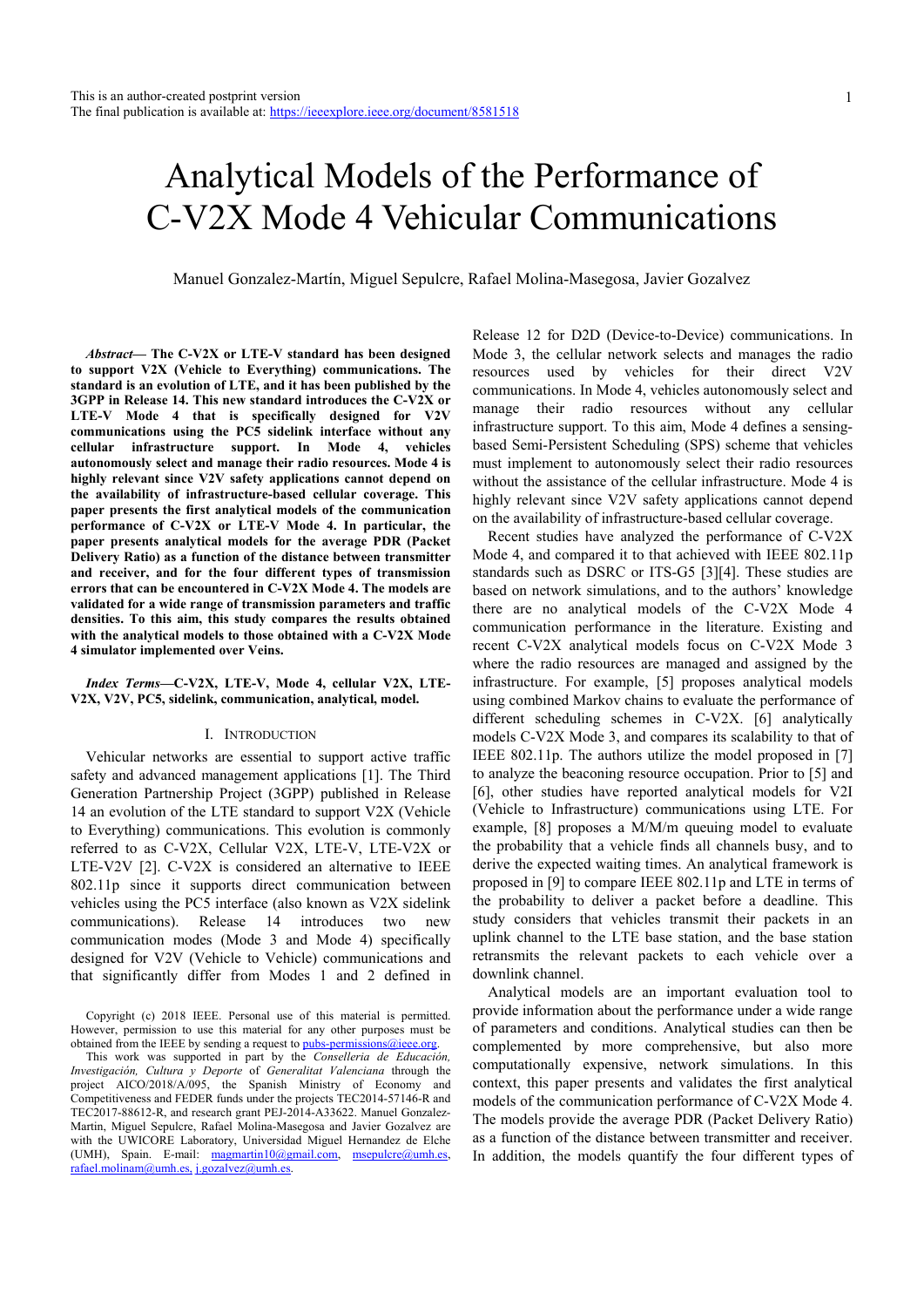packet errors that affect C-V2X Mode 4 [10]: errors due to half-duplex transmissions, errors due to a received signal power below the sensing power threshold, errors due to propagation effects, and errors due to packet collisions. The accuracy of the proposed models is validated by comparing their results to those obtained using a comprehensive C-V2X Mode 4 network simulator developed over Veins and presented in [10]. The model is validated for a wide range of transmission parameters and traffic densities. In particular, the model has been validated for several transmission power levels, Modulation and Coding Schemes (MCS) and subchannelizations, and packet transmission frequencies.

## II. C-V2X MODE 4

## *A. Physical layer*

C-V2X utilizes SC-FDMA and supports 10 and 20MHz channels. Each channel is divided into sub-frames, Resource Blocks (RBs), and sub-channels. Sub-frames are 1ms long (like the Transmission Time Interval). A RB is the smallest unit of frequency resources that can be allocated to a LTE user. It is 180kHz wide in frequency (12 sub-carriers of 15kHz). C-V2X defines sub-channels as a group of RBs in the same sub-frame. The number of RBs per sub-channel can vary. Sub-channels are used to transmit data and control information. The data is transmitted in Transport Blocks (TBs). A TB contains a full packet to be transmitted, e.g. a beacon or a CAM (Cooperative Awareness Message)/BSM (Basic Safety Message). TBs can be transmitted using QPSK or 16-QAM and turbo coding. Each TB is transmitted with a Sidelink Control Information (SCI) that occupies 2 RBs in the same sub-frame, and represents the signaling overhead in C-V2X Mode 4. The SCI includes information such as the modulation and coding scheme used to transmit the TB, and the RBs used to transmit the TB. Its correct reception is necessary for other vehicles to be able to receive and decode the transmitted TB. The maximum transmit power is 23dBm, and the standard requires a sensitivity power level at the receiver of -90.4dBm [11]. Fig. 1 (left part) illustrates the C-V2X sub-channelization when the available bandwidth is divided in 4 sub-channels and the control information is adjacent to the data.



Fig. 1. C-V2X sub-channelization and average RSSI of a resource for *λ*=10Hz

## *B. Sensing-based Semi-Persistent Scheduling*

In C-V2X Mode 4, vehicles autonomously select their resources without the assistance of the cellular infrastructure. To this aim, they use the sensing-based SPS scheduling scheme specified in Release 14 [12][13]. A vehicle reserves the selected resource(s) for a random number of consecutive packets. This number depends on the number of packets transmitted per second (*λ*), or inversely the packet transmission interval. For *λ*=10Hz, 20Hz and 50Hz, this random number is selected between 5 and 15, between 10 and 30, and between 25 and 75, respectively. When a vehicle needs to reserve new resources, it randomly selects a Reselection Counter. After each transmission, the Reselection Counter is decremented by one. When it is equal to zero, new resources must be selected and reserved with probability (1  $p_{res}$ ) where  $p_{res} \in [0,0.8]$ <sup>1</sup>. Each vehicle includes its packet transmission interval and the value of its Reselection Counter in its SCI. Vehicles use this information to estimate which resources are free when making their own reservation to reduce packet collisions. The process to reserve resources is organized in the following 3 steps.

*Step 1*. When a vehicle  $v_t$  needs to transmit a new packet and the Reselection Counter is zero,  $v_t$  has to reserve new resources within a Selection Window. The Selection Window is the time window between the time the packet has been generated  $(t_b)$  and the defined maximum latency (Fig. 1, right part). The maximum latency is 100ms for *λ*=10Hz, 50ms for *λ*=20Hz and 20ms for *λ*=50Hz [12]. Within the Selection Window, the vehicle identifies the resources it could reserve. A resource is a group of adjacent sub-channels within the same sub-frame where the packet (SCI+TB) to be transmitted fits.

*Step 2*. Vehicle  $v_t$  then creates a list  $L_A$  of available resources it could reserve. This list includes all the resources previously identified in Step 1 except those that meet the following two conditions:

1)  $v_t$  has received in the last 1000 sub-frames an SCI from another vehicle indicating that it will utilize this resource in the Selection Window or any of its next *Reselection Counter* packets.

2) *vt* measures an average Reference Signal Received Power (RSRP) over the resource higher than a given threshold.

Vehicle  $v_t$  also excludes all the resources of sub-frame  $f_i$  in the Selection Window if  $v_t$  was transmitting during any previous sub-frame  $f_i$ , where  $i=i-100$ *<sup>* $k$ *</sup>* and  $k \in N$ ,  $1 \leq k \leq 10$ for  $\lambda = 10$ Hz<sup>2</sup>.

After Step 2 is executed, *LA* must contain at least 20% of all the resources initially identified in the Selection Window during Step 1. If not, Step 2 is iteratively executed until the 20% target is met. In each iteration, the RSRP threshold is increased by 3dB.

*Step 3.*  $v_t$  creates a list of candidate resources  $L_c$  that includes the resources in *LA* that experienced the lowest average RSSI (Received Signal Strength Indicator). The size of *LC* must be equal to the 20% of all the resources in the Selection Window identified during Step 1. The RSSI value is averaged over all the previous  $t_R$ -100 $\cdot$ *j* sub-frames ( $j \in N$ ,  $1 \leq j$ 

 $1 p_{res}$  is usually set equal to 0 [14]. This value is assumed in this study.

For  $\lambda = 20$ Hz,  $j = i$ -50 $\cdot$ *k* and  $k \in N$ ,  $1 \le k \le 20$ . For  $\lambda = 50$ Hz,  $j = i$ -20 $\cdot$ *k* and  $k \in \mathbb{R}$ *N*,  $1 \leq k \leq 50$ .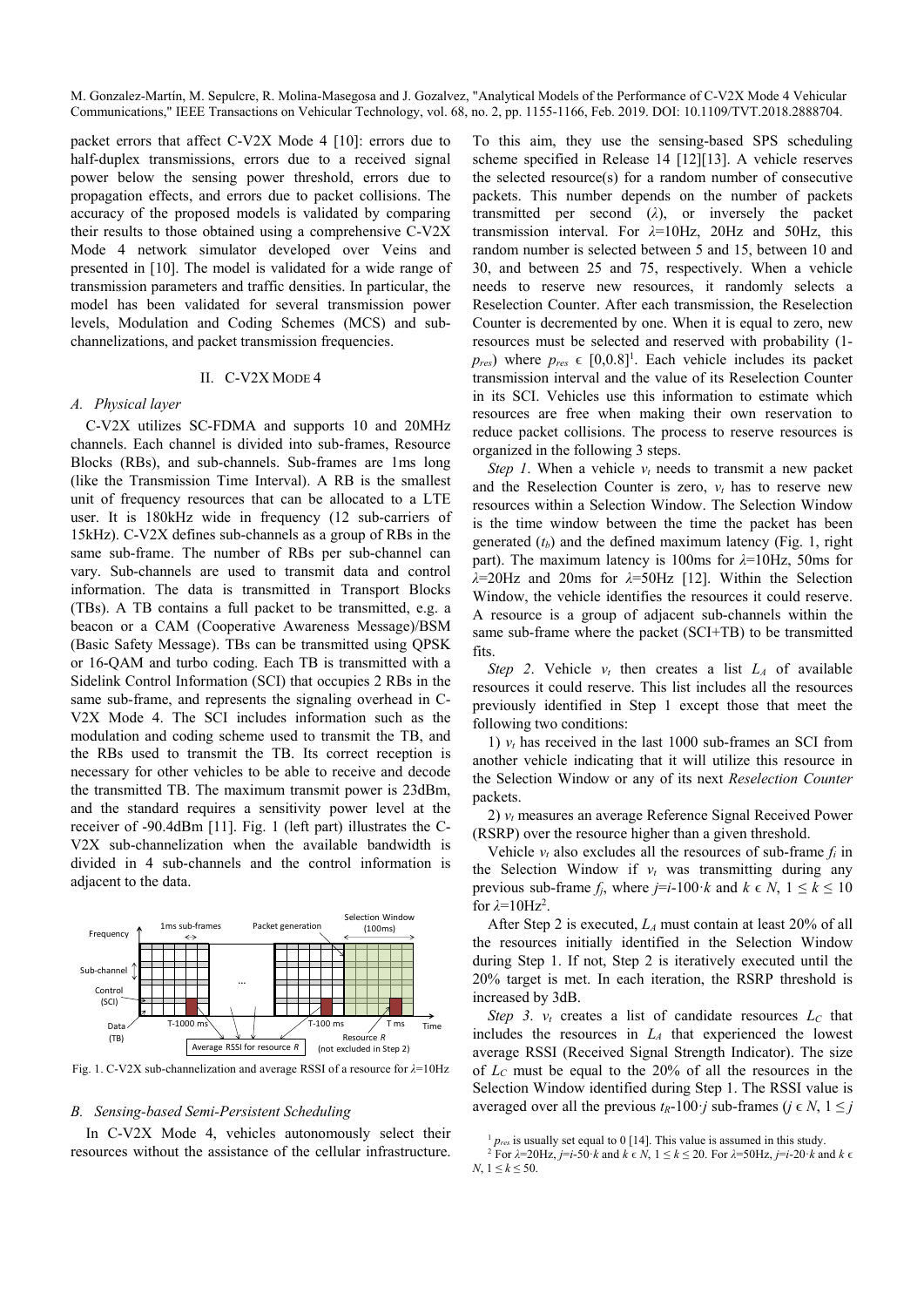$\leq$  10) for  $\lambda$ =10Hz<sup>3</sup> (Fig. 1). Vehicle  $v_t$  then randomly chooses one of the candidate resources in *LC*, and reserves it for the next Reselection Counter transmissions.

### III. TRANSMISSION ERRORS IN C-V2X MODE 4

C-V2X Mode 4 transmissions can encounter the following four mutually exclusive errors that are analytically quantified in the next section:

1) Errors due to half-duplex transmissions (*HD*). The C-V2X radio is half-duplex. This error is then produced when a packet cannot be received by a vehicle because the vehicle is transmitting its own packet in the same sub-frame. This type of error does not depend on the distance between transmitter and receiver, but just on the probability that two vehicles select the same sub-frame to transmit their packets. The probability of not correctly receiving a packet due to this effect is here referred to as *δHD*:

$$
\delta_{HD} = \Pr(e = HD)
$$
 (1)

2) Error due to a received signal power below the sensing power threshold (*SEN*). This error is produced when a packet is received with a signal power below the sensing power threshold  $P_{SEN}$ , and hence it cannot be decoded. This error mainly depends on the transmission power, the sensing power threshold, the propagation and the distance between transmitter and receiver. This type of error excludes those quantified in 1). The probability of not correctly receiving a packet due to this effect is here referred to as *δSEN*:

$$
\delta_{SEN} = \Pr(e = SEN \mid e \neq HD)
$$
 (2)

3) Error due to propagation effects. In this case, a packet is received with a signal power higher than  $P_{SEN}$ , but the received SNR (Signal to Noise Ratio) is not sufficient to guarantee the correct reception of the packet. This type of error does not consider interferences and collisions (i.e. it is only due to propagation), and hence depends on the same factors as 2) plus also on the MCS. In this study, this type of error excludes those quantified in 1) and 2). The probability of not correctly receiving a packet due to this effect is here referred to as *δPRO*:

$$
\delta_{PRO} = \Pr(e = PRO \mid e \neq HD, e \neq SEM)
$$
 (3)

4) Error due to packet collisions (*COL*). This error is produced when a vehicle transmits on the same resource (i.e. the same sub-channel and sub-frame) than another vehicle, and the interference generated prevents the correct reception of the packet by the receiver due to insufficient SINR (Signal to Interference and Noise Ratio). It depends on the configuration and operation of the SPS scheme of C-V2X Mode 4, as well as on the transmission parameters, the propagation, distance between transmitter and receiver and traffic density. In study, this type of error excludes those quantified in 1), 2) and 3). The probability of not correctly receiving a packet due to this effect is referred to as *δCOL*:

$$
\delta_{COL} = \Pr(e = COL \mid e \ne HD, e \ne SEM, e \ne PRO)
$$
 (4)

# IV. ANALYTICAL MODELS

This section analytically quantifies the four possible transmission errors in C-V2X Mode 4, and derives an analytical model of the PDR as a function of the distance between transmitter and receiver. To this aim, we consider a highway scenario with multiple lanes where vehicles are separated by 1/*β* meters (i.e. a traffic density of *β* vehicles per meter). All vehicles periodically transmit *λ* packets per second on the same 10MHz channel with transmission power  $P_t$ . We consider that all packets have the same size (*B* bytes) and are transmitted using the same MCS.

To derive the analytical expressions, we consider that vehicle  $v_t$  will act as transmitter, and vehicle  $v_r$  as receiver. Both vehicles are separated by a distance  $d_{tr}$ . The analytical models proposed consider that a packet is correctly received if none of the identified types of error occur. Since these errors are exclusive, the PDR can be calculated as:

$$
PDR (d_{t,r}) = (1 - δ_{HD}) \cdot (1 - δ_{SEN} (d_{t,r}))
$$
  
·(1 - δ\_{PRO} (d\_{t,r})) (1 - δ\_{COL} (d\_{t,r})) (5)

We can normalize the probability of each type of error, and express the PDR as:

$$
PDR = 1 - \hat{\delta}_{HD} - \hat{\delta}_{SEN} - \hat{\delta}_{PRO} - \hat{\delta}_{COL}
$$
 (6)

where

$$
\hat{\delta}_{HD} = \delta_{HD} \tag{6.1}
$$

$$
\hat{\delta}_{SEN}\left(d_{t,r}\right) = \left(1 - \delta_{HD}\right) \cdot \delta_{SEN}\left(d_{t,r}\right) \tag{6.2}
$$

$$
\hat{\delta}_{PRO}\left(d_{t,r}\right) = \left(1 - \delta_{HD}\right) \cdot \left(1 - \delta_{SEN}\left(d_{t,r}\right)\right) \cdot \delta_{PRO}\left(d_{t,r}\right) \tag{6.3}
$$

$$
\hat{\delta}_{\text{COL}}\left(d_{\text{r,r}}\right) = \left(1 - \delta_{\text{HD}}\right) \cdot \left(1 - \delta_{\text{SEN}}\left(d_{\text{r,r}}\right)\right) \cdot \left(1 - \delta_{\text{PRO}}\left(d_{\text{r,r}}\right)\right) \cdot \delta_{\text{COL}}\left(d_{\text{r,r}}\right) \tag{6.4}
$$

$$
0 \leq \delta_{HD}, \delta_{SEN}, \delta_{PRO}, \delta_{COL} \leq 1 \tag{6.5}
$$

$$
0 \leq \hat{\delta}_{HD} + \hat{\delta}_{SEN} + \hat{\delta}_{PRO} + \hat{\delta}_{COL} \leq 1 \tag{6.6}
$$

Appendix A shows how to derive eq. (5) from eq. (6) using eq. (6.1)-(6.4). Table I identifies the sub-sections and equations used to describe each of the four types of error. This table can be used as a reference by the reader to follow the description of the analytical models. Table II also lists the variables and parameters used to derive and describe the models.

TABLE I. EQUATIONS AND SECTIONS DESCRIBING EACH TYPE OF ERROR

| Type of error | Variable                             | Equation(s)        | Sub-section |
|---------------|--------------------------------------|--------------------|-------------|
| Half duplex   | $\delta_{_{HD}}$                     | (7)                | IV.A        |
| Sensing       | $\delta_{_{SEN}}$                    | $(8)$ to $(10)$    | IV.B        |
| Propagation   | $\delta_{_{PRO}}$                    | $(12)$ to $(13.1)$ | IV.C        |
| Collision     | $\delta_{\rm\scriptscriptstyle COL}$ | $(14)$ to $(34)$   | IV.D        |

<sup>&</sup>lt;sup>3</sup> For  $λ=20Hz$ ,  $t_R-50$  *j* sub-frames (*j* ∈ *N*,  $1 ≤ j ≤ 20$ ). For  $λ=50Hz$ ,  $t_R-20$  *j* sub-frames ( $i \in N$ ,  $1 \le i \le 50$ ).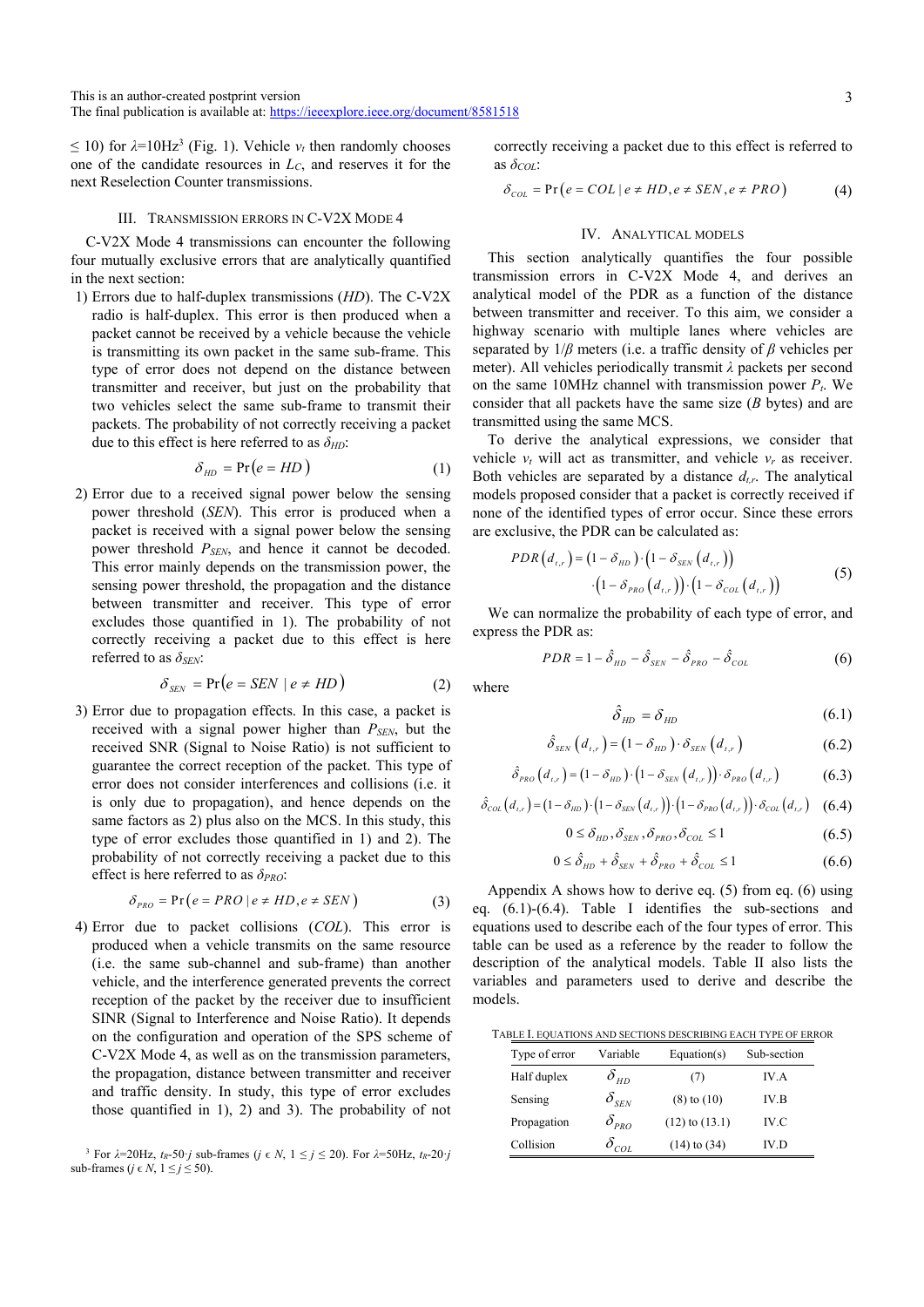|                                                              | TABLE II. VARIABLES                                                                                                                                                             |
|--------------------------------------------------------------|---------------------------------------------------------------------------------------------------------------------------------------------------------------------------------|
| Variable                                                     | Description                                                                                                                                                                     |
| α<br>β<br>CBR                                                | Weighting factor that represents the impact of Step 2 and Step 3 in<br>the selection of the $N_C$ candidate resources<br>Traffic density (vehicles/meter)<br>Channel Busy Ratio |
| Δ<br>$\delta_{\rm\scriptscriptstyle COL}$                    | Increment of the sensing threshold (dB)<br>Probability of packet loss due to collision from any vehicle                                                                         |
| $\delta_{\textit{COL}}^i$                                    | Probability of packet loss due to collision from vehicle $v_i$                                                                                                                  |
| $\delta_{\scriptscriptstyle{HD}}$                            | Probability of packet loss due to half-duplex effect                                                                                                                            |
| $\delta_{\scriptscriptstyle PRO}$                            | Probability of packet loss due to propagation effects                                                                                                                           |
| $\delta_{\scriptscriptstyle SEN}$                            | Probability of packet loss due to received signal below sensing<br>threshold                                                                                                    |
| λ                                                            | Number of packets transmitted per second per vehicle (Hz)                                                                                                                       |
| Ν                                                            | Total number of resources contained in the Selection Window                                                                                                                     |
| Nл                                                           | Number of assignable resources (not excluded by Step 2)                                                                                                                         |
| Nc                                                           | Number of candidate resources after Steps 2 and 3                                                                                                                               |
| $N_E$<br>$C_A(d_{t,i})$                                      | Number of resources excluded in Step 2<br>Number of common available resources between $v_t$ and $v_i$                                                                          |
| C <sub>c</sub> (d <sub>t,i</sub> )                           | Number of common candidate resources between $v_t$ and $v_i$                                                                                                                    |
| $C_E(d_{t,i})$                                               | Number of common excluded resources between $v_t$ and $v_i$                                                                                                                     |
| PDR                                                          | Packet Delivery Ratio                                                                                                                                                           |
| $P_i$                                                        | Received interference power from vehicle $v_i$ (dBm)                                                                                                                            |
| $P_r$                                                        | Received signal power from vehicle $v_t$ (dBm)                                                                                                                                  |
| $P_{SEN}$                                                    | Sensing threshold (dBm)                                                                                                                                                         |
| $P_{t}$                                                      | Transmission power (dBm)                                                                                                                                                        |
|                                                              | $p_{INT}(d_{i,i})$ Probability that interference from $v_i$ is higher than threshold                                                                                            |
|                                                              | $p_{\text{SINR}}(d_{t,i})$ Probability of packet loss due to low SINR                                                                                                           |
| $p_{\scriptscriptstyle S\!I\!M}(d_{\scriptscriptstyle t,i})$ | Probability that $v_t$ and $v_i$ simultaneously transmit using the same<br>resource                                                                                             |
| $p_{\rm SIM}^{[2]}(d_{_{I,i}})$                              | Probability that $v_t$ and $v_i$ simultaneously transmit using the same<br>resource when only Step 2 is executed                                                                |
| $p_{\rm SIM}^{\rm [3]}(d_{\rm \scriptscriptstyle I,i})$      | Probability that $v_t$ and $v_i$ simultaneously transmit using the same<br>resource when only Step 3 is executed                                                                |
| S                                                            | Number of resources per sub-frame                                                                                                                                               |
| SINR                                                         | Signal-to-Interference-and-Noise Ratio (dB)                                                                                                                                     |
| SNR                                                          | Signal-to-Noise Ratio (dB)                                                                                                                                                      |
| Spsr                                                         | Average number of vehicles that a vehicle could sense in the                                                                                                                    |
|                                                              | Selection Window if there were no packet collisions                                                                                                                             |

#### *A. Half-duplex errors*

The probability that two vehicles cannot receive their packets because of the half-duplex effect does not depend on their distance, the C-V2X Mode 4 SPS scheme, or the channel occupancy. Two vehicles have certain probability of selecting the same sub-frame for transmitting their packets. This probability depends on the number of packets transmitted per vehicle per second, λ, and the number of sub-frames within a second. Considering 1ms sub-frames, the probability of not receiving a packet due to the half-duplex effect can be approximated by the following equation:

$$
\delta_{HD} = \frac{\lambda}{1000} \tag{7}
$$

This effect is local and only affects those vehicles transmitting in the same sub-frame, i.e. vehicles transmitting in other sub-frames can still receive the packets.

# *B. Errors due to a received signal power below the sensing power threshold*

To calculate the probability of receiving a packet with a signal power below the sensing power threshold, we take into account the pathloss (*PL*) and shadowing (*SH*). The pathloss represents the average signal attenuation with the distance between transmitter and receiver  $(d_{tr})$  and is typically modeled with a log-distance function. The shadowing represents the effect of obstacles on the signal attenuation, and is modeled with a log-normal random distribution with zero mean and variance σ. The received signal power *Pr* at the receiver is hence a random variable that can be expressed as:

$$
P_r(d_{t,r}) = P_t - PL(d_{t,r}) - SH
$$
\n(8)

where  $P_t$  is the transmission power,  $PL(d_{t,r})$  is the pathloss at the distance  $d_{tr}$ , and all variables are in dB. The probability that the received signal power is lower than the sensing power threshold *P<sub>SEN</sub>* is:

$$
\delta_{SEN}\left(d_{t,r}\right)=\int\limits_{-\infty}^{P_{SEN}}f_{P_r,d_{t,r}}\left(p\right)dp\tag{9}
$$

where  $f_{P_r,d_{r,r}}(p)$  represents the PDF of the received signal power at a distance *dt,r*. The shadowing follows a log-normal random distribution, so the PDF of the received signal power can be expressed as:

$$
f_{P_r,d_{t,r}}(p) = \frac{1}{\sigma\sqrt{2\pi}} \exp\left(-\left(\frac{P_r - PL(d_{t,r}) - p}{\sigma\sqrt{2}}\right)^2\right) \tag{9.1}
$$

The combination of eq. (9) and (9.1) results in that the probability that the received signal power at  $d_{tr}$  is lower than the sensing power threshold is equal to:

$$
\delta_{SEN}(d_{t,r}) = \frac{1}{2} \left( 1 - erf \left( \frac{P_t - PL(d_{t,r}) - P_{SEN}}{\sigma \sqrt{2}} \right) \right)
$$
(10)

where *erf* is the well-known error function.

1-*δSEN* is the PSR (Packet Sensing Ratio), and eq. (10) can be generalized to compute the PSR at any distance *d*:

$$
PSR(d) = \frac{1}{2} \left( 1 + erf\left(\frac{P_t - PL(d) - P_{SEN}}{\sigma \sqrt{2}}\right) \right) \tag{11}
$$

## *C. Error due to propagation*

 The probability that a packet is lost due to propagation effects depends on the PHY layer performance of the receiver. This performance is modeled in this study using the link level performance reported in [15], and represented by means of Look-Up Tables (LUTs). These LUTs provide the Block Error Rate (BLER) as a function of the *SNR* for a given packet size, MCS, scenario (highway or urban), and relative speed between transmitter and receiver. To model transmission errors due to propagation effects, we consider that the *SNR* at a receiver is a random variable expressed in dB as:

$$
SNR(d_{t,r}) = P_r(d_{t,r}) - N_0 = P_t - PL(d_{t,r}) - SH - N_0 \qquad (12)
$$

where  $N_0$  is the noise power. At a given distance between transmitter and receiver, *PL* is constant, and therefore *SNR* follows the same random distribution as *SH* but with a mean value equal to  $P_t$  -  $PL$  -  $N_0$ . The probability that a packet is lost due to propagation effects can hence be expressed as:

$$
\delta_{PRO}\left(d_{t,r}\right) = \sum_{s=-\infty}^{+\infty} BL(s) \cdot f_{SNR|P_r > P_{SEN}, d_{t,r}}(s)
$$
\n(13)

where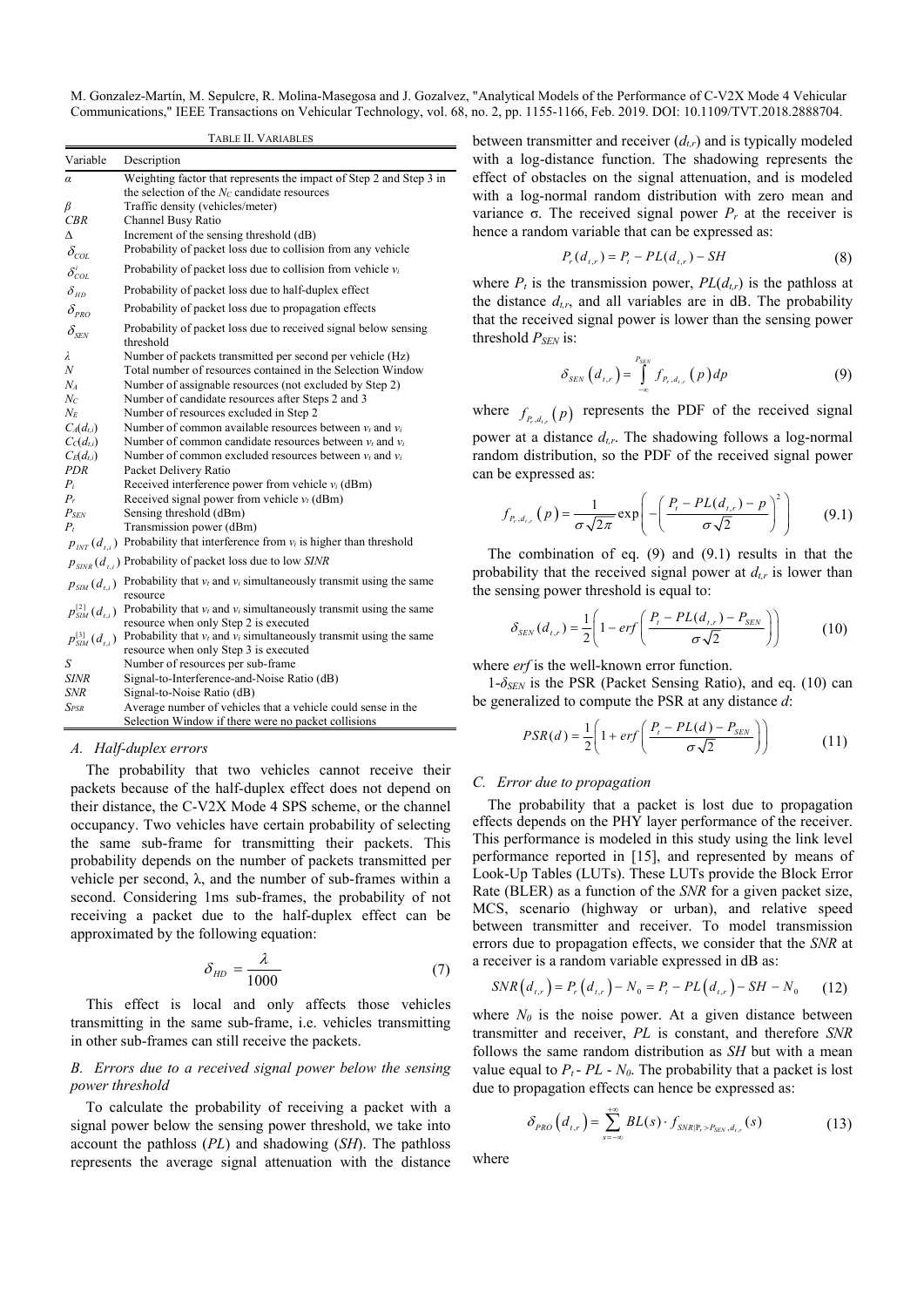This is an author-created postprint version The final publication is available at: https://ieeexplore.ieee.org/document/8581518

$$
f_{SNR|P_r > P_{SEN}, d_{t,r}}(s) = \begin{cases} \frac{f_{SNR,d_{t,r}}(s)}{1 - \delta_{SEN}} & \text{if } P_r > P_{SEN} \\ 0 & \text{if } P_r \le P_{SEN} \end{cases}
$$
(13.1)

In eq. (13), the term *BL*(*s*) represents the BLER for an SNR equal to *s* following the LUTs in [15]. This term is multiplied by  $f_{SNRP, > P_{cav, d_r}}(s)$ , which is the PDF of the SNR experienced at a distance  $d_{tr}$  for those SNR values for which the  $P_r$  is higher than  $P_{SEN}$ . The objective is to omit those packets with a received signal power lower than the sensing power threshold *PSEN*; these packets have already been taken into account in  $\delta_{SEN}$  (eq. (9)). The PDF of the *SNR*, i.e.  $f_{SNR,d}$ <sub>*sNR, d.* (*s*), needs to be</sub> normalized by 1-  $\delta_{SEN}$  in eq. (13.1) so that the integral of this equation between -∞ and +∞ is 1, and the probability  $\delta_{PRO}$  of not receiving a packet due to propagation effects is a value between 0 and 1.

#### *D. Errors due to packet collisions*

This error is produced when a given interfering vehicle  $(v_i)$ transmits on the same sub-frame and sub-channel than the transmitting vehicle  $(v_t)$ , and the interference generated prevents the correct reception of the packet by the receiver (*vr*). Both conditions must happen to lose a packet due to packet collision. This error depends on the link level performance, the sensing-based SPS scheduling scheme defined in C-V2X Mode 4, the scenario, and the distances between vehicles  $v_t$ ,  $v_r$  and  $v_i$ . Fig. 2 summarizes the steps followed to compute the probability of packet loss due to collisions  $(\delta_{COL})$ . This probability can be computed as a function of the probability that a vehicle  $v_i$  provokes a packet loss due to collision ( $\delta_{\text{col}}^i$ ) with the following equation:

$$
\delta_{COL}(d_{t,r}) = 1 - \prod_{i} \left( 1 - \delta_{COL}^{i} \left( d_{t,r}, d_{t,i}, d_{i,r} \right) \right)
$$
(14)

 $v_i$  can provoke a packet loss due to collision if  $v_t$  and  $v_i$ simultaneously transmit using the same resource, and the interference generated by  $v_i$  is such that it will provoke the packet loss. The probability of packet loss due to a collision provoked by vehicle  $v_i$  can then be expressed as:

$$
\delta_{COL}^{i}\left(d_{t,r}, d_{t,i}, d_{i,r}\right) = p_{SIM}\left(d_{t,i}\right) \cdot p_{INT}\left(d_{t,r}, d_{i,r}\right) \tag{15}
$$

 $p_{SIM}(d_{t,i})$  is the probability that  $v_t$  and  $v_i$  simultaneously transmit using the same resource.  $p_{INT}(d_{t,r}, d_{i,r})$  represents the probability that the interference generated by  $v_i$  on the receiver  $v_r$  is higher than a threshold that would provoke that if  $v_t$  and  $v_i$ simultaneously transmit using the same resource, then the packet cannot be correctly received at  $v_r$ .  $p_{INT}(d_{tr}, d_{ir})$  depends on the scenario, the link level performance and the distances between the transmitter and receiver  $(d_{tr})$  and between the interferer and the receiver  $(d_{i,r})$ . On the other hand,  $p_{SIM}(d_{i,i})$ depends on the MAC operation and configuration (i.e. on the sensing-based SPS scheduling scheme), as well as on the propagation conditions and the distance between  $v_t$  and  $v_i$ .

Fig. 2. Main steps to calculate the probability of packet loss due to collision.

# *D1. Probability*  $p_{INT}(d_{t,r}, d_{t,r})$  *that interference is higher than threshold*

To calculate  $p_{\text{INT}}(d_{t,r}, d_{t,r})$ , we assume that the negative effect of the interference received from vehicle  $v_i$  over the received signal at *vr* is equivalent to additional noise. The *SINR* experienced by the receiver  $v_r$  can be then expressed as:

$$
SINR(d_{t,r}, d_{i,r}) = P_r(d_{t,r}) - P_i(d_{i,r}) - N_0
$$
\n(16)

where all variables are in dB or dBm, and  $P_i$  is the signal power received by  $v_r$  from  $v_i$ . *SINR* is therefore a random variable that results from the addition of two random variables (*Pr* and *Pi*). The PDF of the *SINR* can hence be obtained from the cross correlation of the PDF of  $P_r$  and  $P_i$  [16]. As a result, the probability that the receiver receives a packet with error due to low *SINR* (i.e. low  $P_r$  and/or high  $P_i$ ) is:

$$
p_{\text{SINR}}(d_{t,r}, d_{t,r}) = \sum_{s=-\infty}^{+\infty} BL(s) \cdot f_{\text{SINR}|\mathbb{P}_r > P_{\text{SEN}}, d_{t,r}, d_{t,r}}(s) \tag{17}
$$

This equation includes the packets that could not be received due to propagation effects, i.e. those packets that would have been lost even without the interference received from  $v_i$ . Since these packets were already considered in  $\delta_{PRO}$ , we need to perform the following normalization to only consider those packets that are lost due to collisions in  $p_{NT}$ .

$$
p_{INT}\left(d_{t,r}, d_{i,r}\right) = \frac{p_{SINR}\left(d_{t,r}, d_{i,r}\right) - \delta_{PRO}\left(d_{t,r}\right)}{1 - \delta_{PRO}\left(d_{t,r}\right)}
$$
(18)

where  $\delta_{PRO}$  is obtained from eq. (13). The same LUTs used to calculate  $\delta_{PRO}$  in eq. (13) (and obtained from [15]) can be used in eq. (17) to estimate the BLER in *BL(s)* assuming that the negative effect of the interference over the received signal is equivalent to additional noise.

# *D2. Probability*  $p_{SIM}(d_{ti})$  *that*  $v_t$  *and*  $v_i$  *simultaneously transmit using the same resource*

 $\delta_{\text{COL}}^i$  also depends on  $p_{\text{SIM}}(d_{t,i})$  as shown in eq. (15).  $p_{\text{SIM}}(d_{t,i})$ represents the probability that the transmitting vehicle  $v_t$  and an interfering vehicle  $v_i$  transmit simultaneously in the same resource, i.e. in the same sub-channel and the same sub-frame. Fig. 3 shows the main steps needed to calculate the probability  $p_{SIM}(d_{Li})$ , and that are explained next. Fig. 3 serves as a guide for the reader to follow the process.

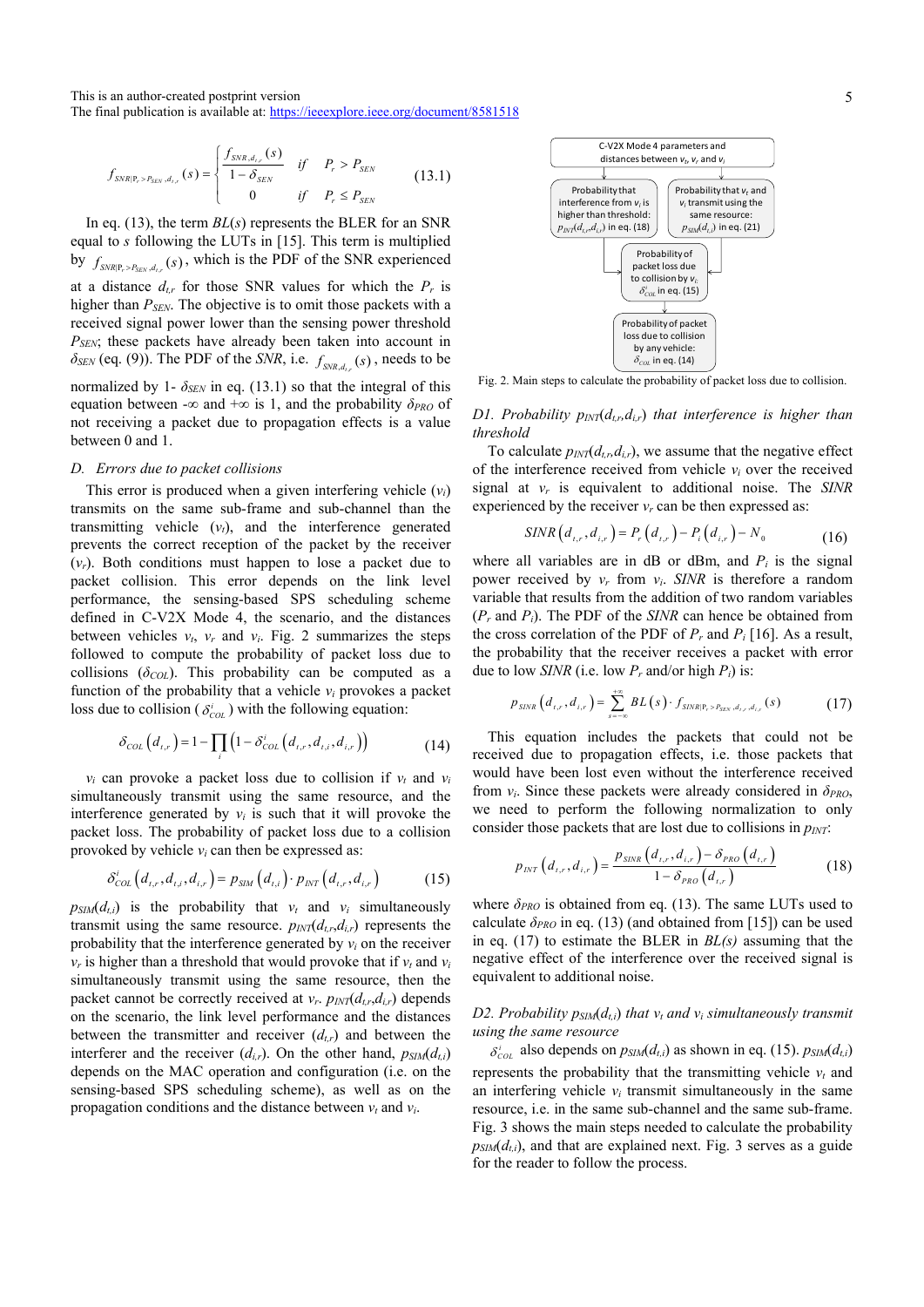

using the same resource. The figure includes all the steps carried out while executing Steps 2 and 3 of the sensing-based SPS scheme, and the steps needed to calculate the weighting factor that represents the impact of Step 2 and Step 3 in the selection of the candidate resources.

To calculate  $p_{SIM}(d_{t,i})$ , we need the following definitions (see Fig. 4). *N* is the total number of resources in all subframes contained in the Selection Window. N<sub>E</sub> is the number of resources excluded in Step 2 of the sensing-based SPS scheme of C-V2X Mode 4.  $N_A$  is the number of assignable resources, i.e. those resources that were not excluded by Step 2 (i.e.  $N_A$  is equal to the size of list  $L_A$ , and  $N_A=N-N_E$ ).  $N_C$  is the number of candidate resources that could be used by the transmitting vehicle after Steps 2 and 3, and is therefore equal to the size of list  $L_c$ .  $N_c$  is equal to the 20% of  $N$  [2]. Since we assume a constant traffic density, vehicles are uniformly distributed in the scenario and have the same transmission parameters, all vehicles have the same  $N$ ,  $N_E$ ,  $N_A$  and  $N_C$ .



Fig. 4. Classification of resources following the sensing-based SPS scheme.

To reduce the complexity of the analytical model, we separate the derivation of  $p_{SIM}(d_{ti})$  under Steps 2 and 3 of the sensing-based SPS scheme. This approach is motivated by the fact that it is not always necessary to take into account both Steps as it is next explained:

*Step 3 has limited effect on the resource selection process when the channel load is high*. This is the case because when the channel load is high, Step 2 excludes most of the resources, and the size of the list of available resources  $L_A$  is equal to the 20% of all resources in the Selection Window. Step 3 builds the list of candidate resources  $L_c$  from list  $L_A$ . The size of  $L<sub>C</sub>$  must be equal to the 20% of all resources in the Selection Window. Thus, when the channel load is high, Step 3 will not modify the resources selected by Step 2 (Fig. 5a). As a result, when the channel load is high, we can compute  $p_{SIM}(d_{t,i})$  as the probability that vehicles  $v_t$  and  $v_i$  transmit simultaneously in the same resource when only Step 2 is executed:

$$
p_{\rm SIM}(d_{t,i}) = p_{\rm SIM}^{[2]}(d_{t,i}) \tag{19}
$$

*Step 2 has limited effect on the resource selection process when the channel load is low*. When the channel load is low, Step 2 would exclude only a few resources to build the list of available resources  $L_A$ . Step 3 would build the list of candidate resources *LC* by selecting from *LA* those resources with the lowest average RSSI over the last 1000 sub-frames. Step 3 is able to exclude the resources that Step 2 would exclude, and the same  $L<sub>C</sub>$  could be obtained even if Step 2 was not executed (Fig. 5b). The utility of Step 2 is hence limited when the channel load is low. In this case,  $p_{SIM}(d_{i,i})$  can be computed as the probability that  $v_t$  and  $v_i$  transmit simultaneously in the same resource when only Step 3 is executed:

$$
p_{\rm SIM}(d_{t,i}) = p_{\rm SIM}^{[3]}(d_{t,i}) \tag{20}
$$



Fig. 5. Impact of Step 2 and Step 3 on *L<sub>C</sub>* for low and high channel loads.

*Step 2 and Step 3 need to be considered for intermediate channel load levels*. Under intermediate channel load levels, we model the probability of packet collision  $p_{SIM}(d_{ti})$  as:

$$
p_{\text{SIM}}(d_{t,i}) = \alpha \cdot p_{\text{SIM}}^{[2]}(d_{t,i}) + (1 - \alpha) \cdot p_{\text{SIM}}^{[3]}(d_{t,i}) \tag{21}
$$

where  $\alpha \in [0,1]$  is a weighting factor that represents the impact of Step 2 and Step 3 in the selection of the  $N_c$  candidate resources. As previously discussed, if the channel load is high,  $\alpha=1$  because only Step 2 has an influence on the resources selected and Step 3 is not needed. If the channel load is low,  $\alpha=0$  because only Step 3 is needed. The specific value of  $\alpha$ depends on the channel load, which is measured in this study using the CBR (Channel Busy Ratio) that represents the average number of resources sensed as busy. The C-V2X Mode 4 simulator described in Section V has been utilized to derive  $\alpha$  through simulation. To this aim,  $p_{\text{SIM}}(d_{t,i})$ ,  $p_{\text{SIM}}^{[2]}(d_{t,i})$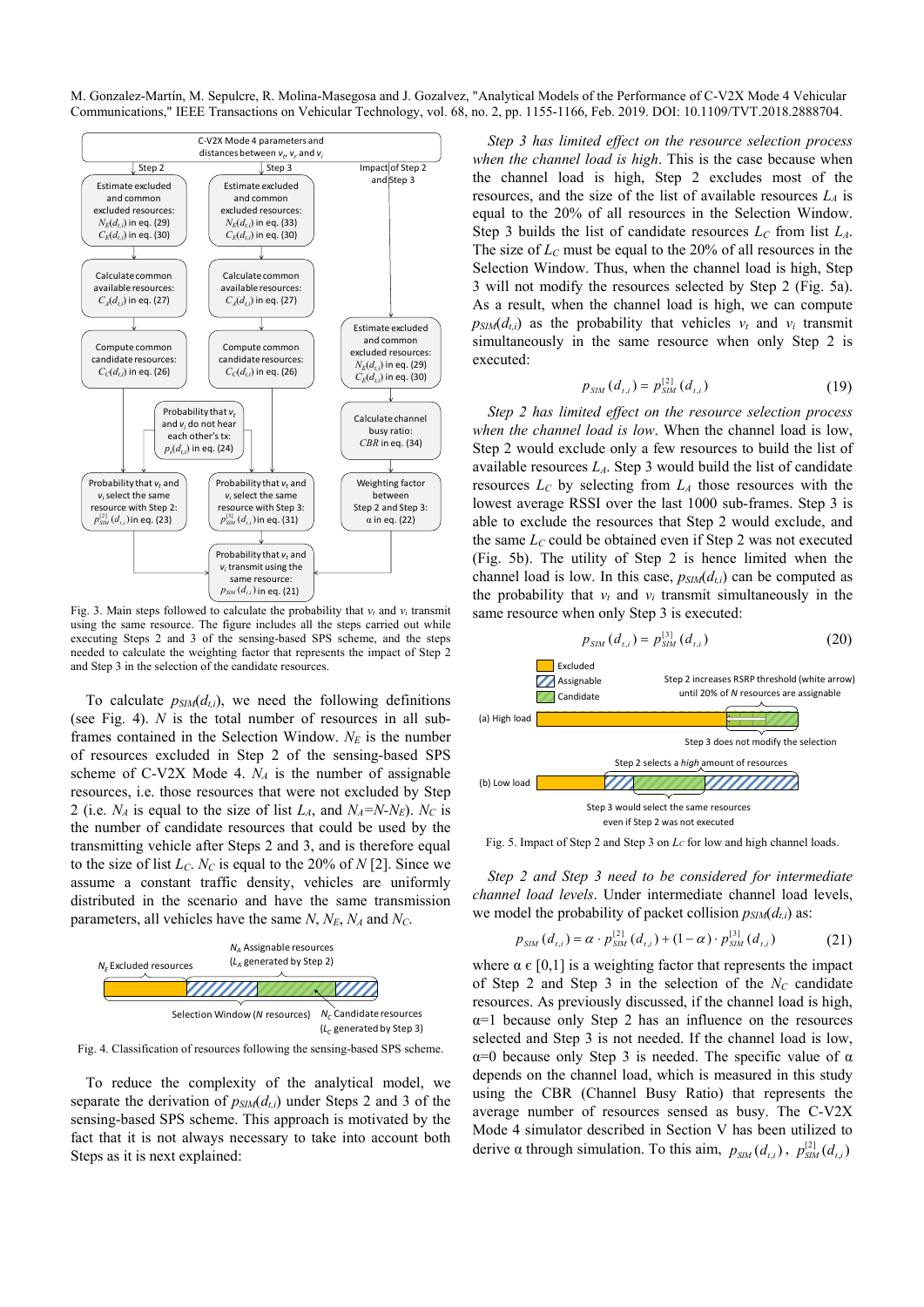and  $p_{SM}^{[3]}(d_{t,i})$  have been obtained through simulation, and their values have been used to calculate  $\alpha$  as a function of the CBR (depicted in Fig. 6 as dots). The value of  $\alpha$  has been derived considering a wide range of transmission parameters and traffic densities. Fig. 6 also represents the linear approximation of  $\alpha$  that is used in our analytical model, and that is expressed as:



To derive  $p_{SIM}(d_{t,i})$ , we derive first  $p_{SIM}^{[2]}(d_{t,i})$  and  $p_{SIM}^{[3]}(d_{t,i})$ , which represent the probability that vehicles  $v_t$  and  $v_i$  transmit using the same resource when only Step 2 or Step 3 are executed, respectively. If only Step 2 was executed, each vehicle would create its set of candidate resources *LC* by randomly selecting them from its set of assignable resources *LA* (i.e. there is no Step 3 to select the resources with lowest RSSI). Each vehicle then randomly selects the resource that will be used to transmit a packet from the set of  $N_c$  candidate resources. As a result, the probability that two vehicles select the same resource for transmission depends on the number of candidate resources that they have in common. This number is here referred to as the number of common candidate resources  $C<sub>C</sub>$ . Fig. 7 illustrates the concept of  $C<sub>C</sub>$ . Since the  $N<sub>C</sub>$  candidate resources are selected from the  $N_A$  assignable resources,  $C_C$ depends on the number of common assignable resources *CA* (Fig. 7), i.e. on how many resources the  $L_A$  lists of vehicles  $v_t$ and  $v_i$  have in common. In turn,  $C_A$  depends on the number of common excluded resources, *CE* (Fig. 7). *CE* represents the resources excluded by both vehicles  $v_t$  and  $v_i$ . We need to compute the number of common excluded, assignable and candidate resources  $(C_E, C_A \text{ and } C_C)$  for vehicles  $v_t$  and  $v_i$  in order to calculate the probability that  $v_t$  and  $v_i$  transmit using the same resource.



Fig. 7. Illustration of common excluded  $(C_E)$ , assignable  $(C_A)$  and candidate  $(\tilde{C}_C)$  resources for two vehicles.

 $p_{\text{SM}}^{[2]}(d_{\text{r},i})$  depends on the number of common candidate resources between vehicles  $v_t$  and  $v_i$ , which depends on the

distance between the two vehicles,  $C_{\text{C}}(d_{t,i})$ . It also depends on the probability  $p_s(d_{t,i})$  that  $v_t$  and  $v_i$  do not take into account their respective transmissions before selecting a new resource. This can occur if the two vehicles cannot sense each other. It can also occur when  $v_t$  and  $v_i$  select their resources nearly at the same time, and hence they cannot take into account each other's selection as they have not been able yet to sense any packet transmitted using the newly selected resource. The probability that vehicles  $v_t$  and  $v_i$  transmit using the same resource when only Step 2 of the sensing-based SPS scheme is executed can then be expressed as:

$$
p_{SIM}^{[2]}(d_{i,i}) = p_s(d_{i,i}) \cdot \frac{C_c(d_{i,i})}{N_c^2}
$$
 (23)

If the two vehicles are not able to take into account their respective transmissions, the probability that they simultaneously select a given resource that belongs to their set of candidate resources is  $1 / N_c^2$ . Eq. (23) is obtained by multiplying this probability by the number of common candidate resources and the probability that they do not take into account their respective transmissions.  $p_s(d_{t,i})$  depends on the probability that the transmitting and interfering vehicles  $(v<sub>t</sub>)$ and  $v_i$  separated by a distance  $d_{t,i}$ ) are able to sense their respective transmissions, which is represented by the Packet Sensing Ratio  $PSR(d_{ti})$  (see eq. (11)). It also depends on the average number of consecutive packet transmissions *τ* for which each vehicle has to use the same resource<sup>4</sup>. We model the relationship between  $p_s(d_{t,i})$ ,  $PSR(d_{t,i})$ , and  $\tau$  as follows:

$$
p_s(d_{t,i}) = 1 - (1 - 1/\tau) \cdot PSR(d_{t,i})
$$
\n(24)

If the transmitting and interfering vehicles  $(v_t \text{ and } v_i)$  are out of each other's sensing range (i.e.  $PSR(d_{ti})=0$ ), they will not detect their respective transmissions and hence  $p_s(d_i)=1$ . When both vehicles are close to each other and  $PSR(d_{t,i})=1$ , they will detect each other and can consider their previous transmissions in the resource selection process. This is however not possible if one of the two vehicles has to select a resource, and the other vehicle has just selected its resource but has not yet made any transmission using the newly selected resource. This effect occurs with probability  $1/\tau$ , and therefore decreases as *τ* increases.

To compute  $p_{SM}^{[2]}(d_{t,i})$ , we also need to calculate  $C_c(d_{t,i})$ that is a function of the number of common assignable resources  $C_A(d_{i,j})$ . When Step 3 is not executed,  $C_A(d_{i,j})$  is equal to the number of assignable resources that both the transmitting vehicle  $v_t$  and the interfering vehicle  $v_i$  did not exclude in Step 2 of the sensing-based SPS scheme. Since vehicles randomly select their resource from their set of assignable resources when Step 3 is not modeled, the relationship between  $C_C(d_{ti})$ ,  $C_A(d_{ti})$ , the number of candidate resources  $N_c$ , and the number of assignable resources  $N_A$  is:

<sup>&</sup>lt;sup>4</sup> For example,  $\tau$ =(15+5)/2 in the C-V2X Mode 4 when  $\lambda$ =10Hz, since the Reselection Counter is randomly selected between 5 and 15.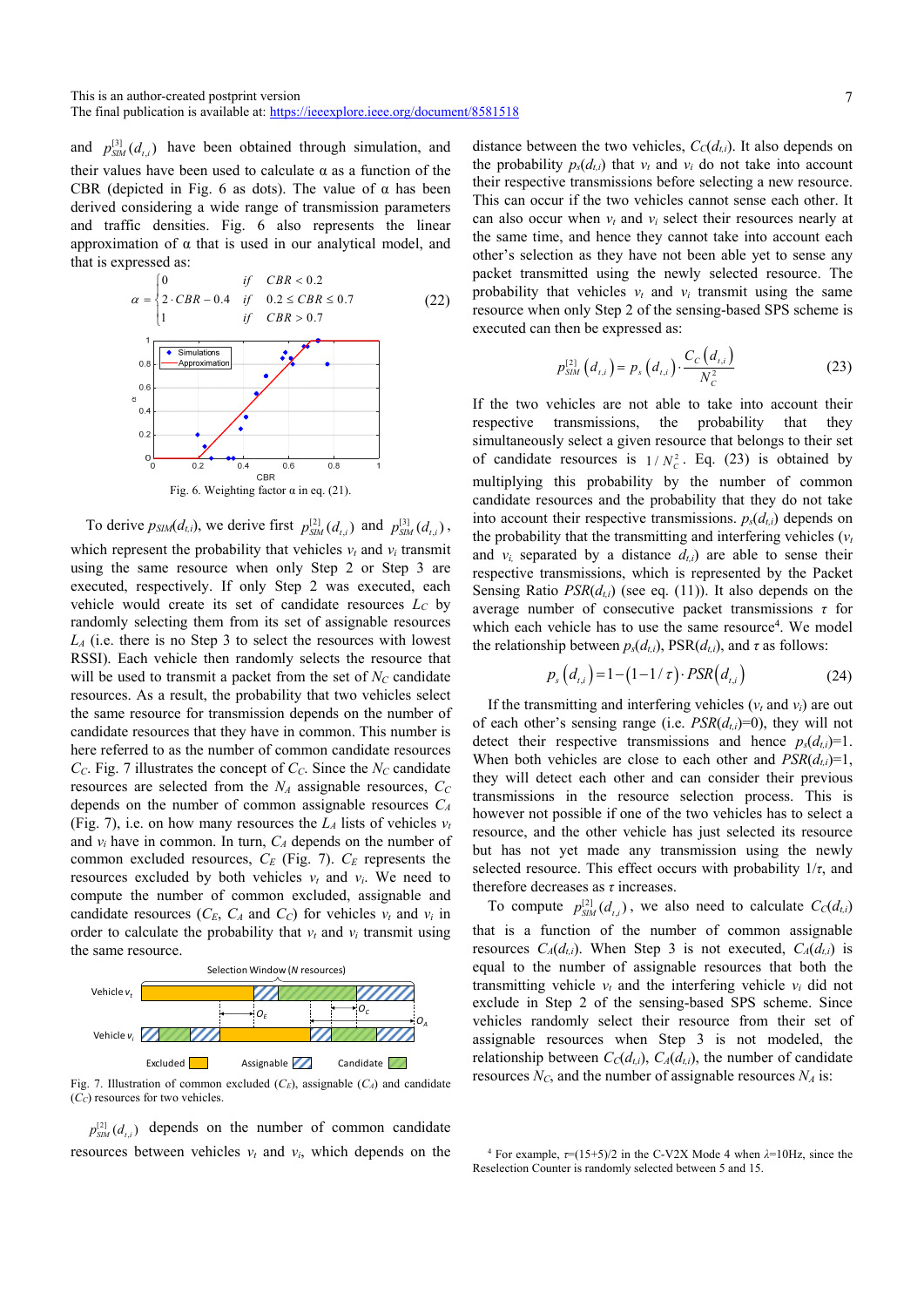$$
\left(\frac{C_c(d_{t,i})}{N_c}\right) \cdot N_A = \left(\frac{C_A(d_{t,i})}{N_A}\right) \cdot N_c \tag{25}
$$

and hence:

$$
C_C(d_{i,i}) = C_A(d_{i,i}) \cdot \left(\frac{N_C}{N_A}\right)^2
$$
 (26)

Using Fig. 7, it is possible to relate  $C_A(d_{t,i})$  and  $C_E(d_{t,i})$  as:

$$
C_A(d_{t,i}) = N - 2 \cdot N_E + C_E(d_{t,i})
$$
 (27)

*N* is the total number of resources in the Selection Window, and can be computed as follows considering that there are 1000 sub-frames per second:

$$
N = 1000 \cdot \frac{S}{\lambda} \tag{28}
$$

where *S* is the number of sub-channels per sub-frame, and  $\lambda$  is number of packets transmitted per vehicle per second.

To compute  $C_A(d_{ti})$ , we need to calculate  $C_E(d_{ti})$  and  $N_E$ . *NE* depends on the traffic density, the total number of resources in the Selection Window, the transmission power and the scenario, and is here estimated<sup>5</sup> as:

$$
N_E = \frac{S_{PSR}}{2} + \sum_{k=1}^{S_{PSR}/2} \max\left(1 - \frac{k}{N - S_{PSR}/2}, 0\right)
$$
(29)

where *S<sub>PSR</sub>* represents the average number of vehicles that a vehicle could sense in the Selection Window if there were no packet collisions. *SPSR* can be estimated considering that a packet transmitted by a vehicle located at a given distance *d* is sensed if its received signal power is higher than the sensing power threshold. A vehicle located at a short distance would be sensed with probability *PSR*(*d*)=1, but a vehicle at a large distance will be sensed with probability *PSR*(*d*)=0. Vehicles at intermediate distances will be sensed with probability  $0 < PSR(d) < 1$ . *S<sub>PSR</sub>* can be then estimated as function of the packet sensing ratio with the following equation:

$$
S_{PSR} = \sum_{i=-\infty}^{+\infty} PSR\left(d_{i,i}\right) = \sum_{i=-\infty}^{+\infty} PSR\left(\frac{i}{\beta}\right) = \beta \cdot \sum_{i=-\infty}^{+\infty} PSR\left(i\right) \quad (29.1)
$$

where  $\beta$  is the traffic density in vehicles/m. This equation considers the theory of the Riemann sum to take out the traffic density from the *PSR* summation.

To calculate  $C_E(d_{t,i})$ , let's consider that a vehicle  $v_k$  is transmitting in a given resource. The probability that two vehicles  $(v_t$  and  $v_i)$  exclude the resource used by vehicle  $v_k$ depends on their distance to  $v_k$  ( $d_{t,k}$  and  $d_{i,k}$  respectively), and is equal to  $PSR(d_{t,k})$ <sup> $\cdot$ </sup>*PSR*( $d_{i,k}$ ). In the considered traffic scenario, this probability can also be expressed as  $PSR(d_t + d_{i,k}) \cdot PSR(d_{i,k})$ . If  $v_t$  and  $v_i$  are at the same location, they would exclude approximately the same resources because they would sense the transmissions of approximately the same vehicles. However, if vehicles  $v_i$  and  $v_t$  are separated by long distances, the resources excluded by each one of them can be considered independent. In this case, the proportion of common excluded resources between both vehicles tends to *NE/N*, and therefore the number of common excluded resources  $C_E$  tends to  $N_E^2/N$ . We can then compute  $C_E$  for vehicles  $v_t$  and  $v_i$  separated by a distance  $d_{t,i}$  as:

$$
C_{E}\left(d_{t,i}\right) = \frac{R_{PSR}\left(d_{t,i}\right)}{R_{0}} \left(\frac{\beta \cdot N_{E} \cdot R_{0}}{S_{PSR}} - \frac{N_{E}^{2}}{N}\right) + \frac{N_{E}^{2}}{N}
$$
(30)

where

$$
R_0 = R_{PSR} (0) \tag{30.1}
$$

and  $R_{PSR}(d_{t,i})$  is the autocorrelation of the PSR function at  $d_{t,i}$ :

$$
R_{PSR}\left(d_{t,i}\right) = \sum_{j=-\infty}^{+\infty} PSR\left(\frac{j}{\beta} + d_{t,i}\right) \cdot PSR\left(\frac{j}{\beta}\right) \tag{30.2}
$$

In eq. (30.2), please note that the distance between two consecutive vehicles is 1/*β* when the traffic density is *β*, and this is why the term  $j/\beta$  is introduced.

Combining eq. (23)-(30.2), we can compute  $p_{\text{SM}}^{[2]}(d_{t,i})$  that represents the probability that the transmitting vehicle  $v_t$  and an interfering vehicle  $v_i$  simultaneously transmit using the same resource when only Step 2 of the sensing-based SPS scheme is considered. To compute  $p_{SM}^{[3]}(d_{i,j})$ , we follow a similar approach than for  $p_{SM}^{[2]}(d_{i,i})$  and can be computed as:

$$
p_{\rm SIM}^{[3]}(d_{t,i}) = p_s(d_{t,i}) \cdot \frac{C_c(d_{t,i})}{N_c^2}
$$
 (31)

The relationship between *CC*, *CA* and *CE* is maintained whether we consider Step 2 or Step 3 of the sensing-based SPS scheme. As a result, eq. (24) to (28) and (29.1) to (30.2) obtained for Step 2 are also valid to compute  $p_{SM}^{[3]}(d_{t,i})$ . This is not the case for the expression of  $N_E$  that needs though to be computed when only Step 3 is executed. In this case,  $L_C$  is built from the assignable resources, and Step 3 excludes the resources with the highest average RSSI experienced during the last 1000 sub-frames. When the channel load is high, it is possible that Step 3 excludes more than 80% of the resources. Since the size of  $L<sub>C</sub>$  must be equal to 0.2 $\cdot$ *N*, if more than 0.8 $\cdot$ *N* resources are excluded, Step 3 must consider as assignable certain resources that it had previously excluded until filling  $L_c$ . Step 3 includes in  $L_c$  the resources with the lowest average RSSI that it had previously excluded until *LC* is filled. This process is equivalent to increasing the sensing power threshold from  $P_{SEN}$  to certain  $P_{SEN}$ + $n \Delta$  where *n* is a positive integer and Δ is certain small increment in dB. We need to find the minimum value of *n* that reduces the number of excluded resources to less than  $0.8$ *·N*. This is equivalent to finding the minimum value of *n* that satisfies the following relation:

$$
\frac{S_{PSR}^{(n)}}{2} + \sum_{k=1}^{S_{PSR}^{(n)}/2} \max\left(1 - \frac{k}{N - S_{PSR}^{(n)}/2}, 0\right) \le 0.8 \cdot N \tag{32}
$$

where

$$
S_{PSR}^{(n)} = \sum_{i=-\infty}^{+\infty} PSR_n \left( \frac{i}{2\beta} \right) = 2\beta \cdot \sum_{i=-\infty}^{+\infty} PSR_n \left( i \right) \tag{32.1}
$$

<sup>&</sup>lt;sup>5</sup> This approximation has been validated through simulations using the C-V2X Mode 4 simulator presented in Section V.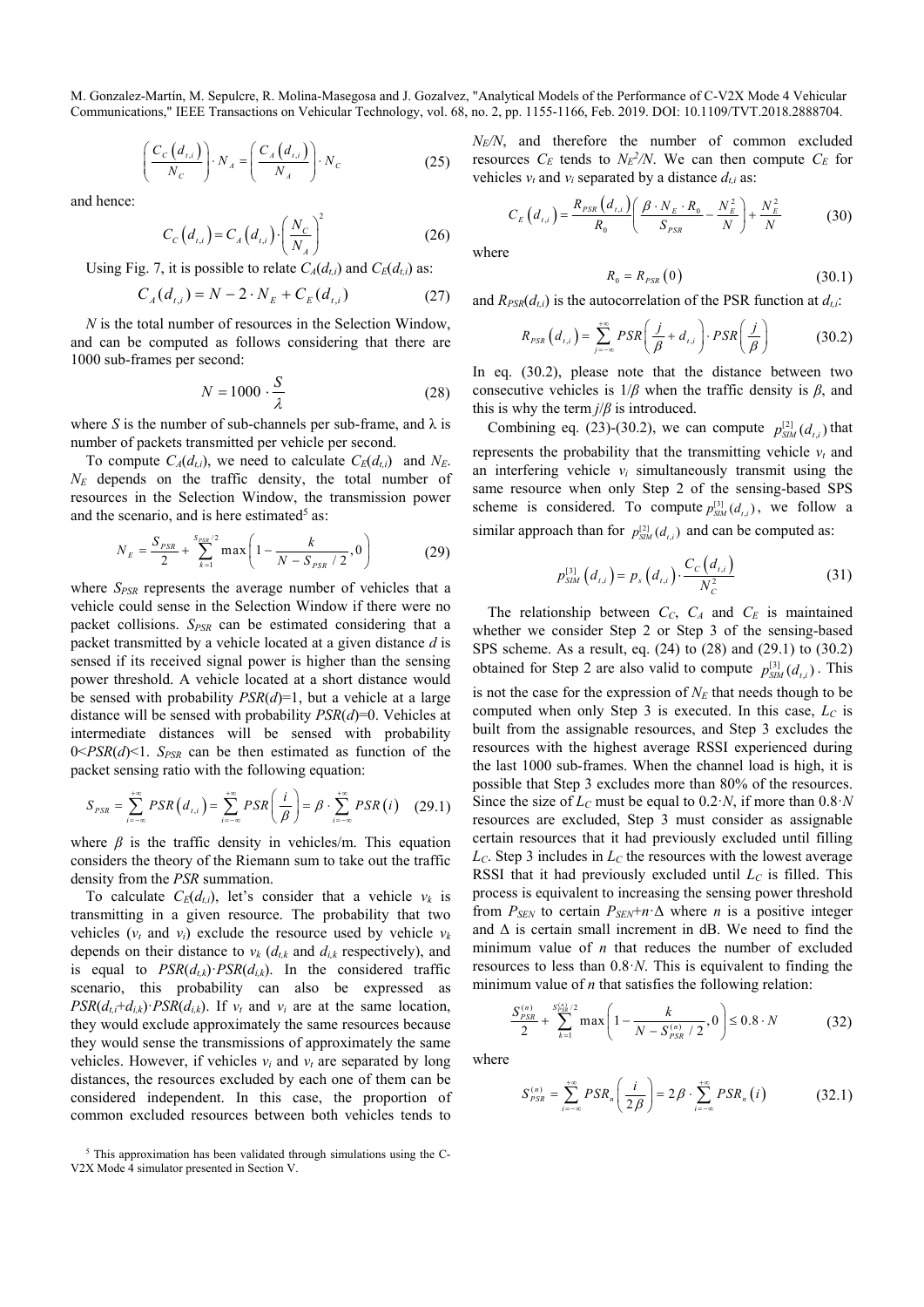$$
PSR_n(d) = \frac{1}{2} \left( 1 + erf \left( \frac{P_T - PL(d) - (P_{SEN} + n \cdot \Delta)}{\sigma \sqrt{2}} \right) \right) \tag{32.2}
$$

Eq. (32.1) considers a 2*β* factor instead of *β* as in eq. (29.1). This is the case because Step 3 needs to take into account the number of different resources occupied in the last 1000 subframes. In 1000 sub-frames, each vehicle transmits in 2 different resources on average (i.e. it will perform one resource re-selection per second on average). For example, for *λ*=10Hz, each vehicle performs a resource selection every (5+15)/2=10 packet transmissions on average, i.e. every 1000 sub-frames or 1000ms. To take this effect into account in Step 3, we have estimated *SPSR* (i.e. the average number of vehicles that could be sensed if there were no packet collisions) considering that the traffic density  $\beta$  is doubled. Given that the  $PSR<sub>n</sub>$  function monotonically decreases as  $n$  increases, we can solve the problem by evaluating increasing values of *n*, starting at  $n = 0$ . Once the minimum value of *n* that satisfies eq. (32) is found, the number of excluded resources that will not be part of  $L<sub>C</sub>$  can be approximated as:

$$
N_E = \frac{S_{PSR}^{(n)}}{2} + \sum_{k=1}^{S_{PSR}^{(n)}/2} \max\left(1 - \frac{k}{N - S_{PSR}^{(n)}/2}, 0\right)
$$
(33)

 $p_{\text{SM}}^{[3]}(d_{\text{r},i})$  is then computed following eq. (31), and using eq. eq.  $(24)$  to  $(28)$  and  $(29.1)$  to  $(30.2)$  and the number of excluded resources  $N_E$  in eq. (33). The probability that the transmitting vehicle  $v_t$  and an interfering vehicle  $v_i$ simultaneously transmit using the same resource  $p_{SIM}(d_{t,i})$  is then computed following eq. (21) that relates  $p_{SM}^{[2]}(d_{t,i})$  and  $p_{\text{SM}}^{[3]}(d_{\text{r},i})$ . The value of  $\alpha$  is calculated using eq. (22) considering that the CBR can be analytically estimated as:

$$
CBR = \frac{N_E}{N}
$$
 (34)

where the number of excluded resources  $N_E$  is calculated with eq. (29) for Step 2 since it considers only those resources that are occupied in the last Selection Window.

We can then compute the probability of packet loss due to a collision provoked by vehicle  $v_i$  ( $\delta_{COL}^i$ ) using eq. (15), and eq. (18) and (21) to represent  $p_{\text{INT}}(d_{t,i}, d_{i,r})$  and  $p_{\text{SIM}}(d_{t,i})$ . The probability of packet loss due to collisions  $(\delta_{COL})$  is then computed following eq. (14). Finally, the PDR is computed using eq. (5) where  $\delta_{HD}$ ,  $\delta_{SEN}$ ,  $\delta_{PRO}$  and  $\delta_{COL}$  are obtained from eq. (7), (10), (13) and (14), respectively.

#### V. MODEL VALIDATION

## *A. Framework and Simulation Environment*

The proposed C-V2X Mode 4 analytical models have been implemented in Matlab<sup>6</sup>. The models are validated in this section by comparing their outcome with that obtained with a C-V2X Mode 4 simulator developed over Veins and presented in [10]. The results obtained with this simulator are used as benchmark since no other open-source C-V2X Mode 4 implementation is currently available, and to the authors'

knowledge, no analytical models of the C-V2X Mode 4 communication performance have been reported in the literature. Veins integrates OMNET++ for wireless networking simulation with the open-source traffic simulation platform SUMO. The simulations conducted utilize realistic mobility of vehicles using the open source traffic simulator SUMO. SUMO models the mobility of vehicles using the Krauss car following model that maintains a safe distance between a vehicle and its vehicle in front, and selects the speed of vehicles so that vehicles can stop safely and avoid rear-end collisions. The mobility of vehicles has been generated for the highway scenario considered in this study, and following the parameters specified in Table III. The simulator implements the complete MAC of C-V2X Mode 4 including the sensing-based SPS scheme and the Winner+ B1 propagation model recommended by the European project METIS for D2D/V2V [17]. The physical layer performance is modelled through the link level LUTs presented in [15].

The comparison between the analytical models and the simulations is conducted considering that vehicles transmit packets at  $\lambda$ =10Hz with a transmission power *P*<sub> $\tau$ </sub>=20dBm and an MCS using QPSK and a coding rate of 0.7. This setting results in that each packet occupies 10 RBs, and there are hence 4 sub-channels per sub-frame. However, the models have been validated for other transmission power levels, different packet transmission frequencies, and an MCS using QPSK and a coding rate of 0.5 (2 sub-channels per subframe). Table III summarizes the main parameters considered for the validation, and that follow the 3GPP guidelines for the evaluation of C-V2X Mode 4 [18]. The simulations consider a highway of 5km with 4 lanes (2 lanes per driving direction) and vehicles moving at 70km/h. To avoid boundary effects, statistics are only taken from the vehicles located in the 2km around the center of the simulation scenario.

The accuracy of the proposed analytical models is estimated using the Mean Absolute Deviation (MAD) metric that quantifies the absolute difference between two vectors of *M* elements, *ms* and *ma*:

$$
MAD[%] = \frac{100}{M} \sum_{i=1}^{M} |m_s(i) - m_a(i)|
$$
 (35)

The MAD metric is here used to compare the PDR and the four possible transmission errors obtained through simulations and using the analytical model proposed. The comparison requires representing the results as vectors. The MAD metric represents then, as a percentage, the average difference between the results obtained analytically and through simulations. For example, a MAD equal to 1% means that on average the results obtained analytically and through

| TABLE III. PARAMETERS |  |
|-----------------------|--|
|-----------------------|--|

| Parameter                        | Values analyzed                      |  |  |  |
|----------------------------------|--------------------------------------|--|--|--|
| Traffic density $(\beta)$        | $0.1, 0.2, 0.3$ veh/m                |  |  |  |
| Avg. number of vehicles          | 2000, 4000, 6000                     |  |  |  |
| Max. speed of vehicles           | 70 km/h                              |  |  |  |
| Highway length                   | 5km                                  |  |  |  |
| Number of lanes                  | 4 (2 per direction)                  |  |  |  |
| Channel bandwidth                | 10MHz                                |  |  |  |
| Transmission power $(P_t)$       | 20, 23                               |  |  |  |
| Packet tx frequency $(\lambda)$  | 10, 20 Hz                            |  |  |  |
| Packet size $(B)$                | 190 bytes                            |  |  |  |
| Sub-channels per sub-frame $(S)$ | 2, 4                                 |  |  |  |
|                                  | 17 (2 sub-channels)                  |  |  |  |
| RBs per sub-channel              | 12 (4 sub-channels)                  |  |  |  |
| Modulation and coding scheme     | MCS 7 (QPSK 0.5, for 2 sub-channels) |  |  |  |
|                                  | MCS 9 (OPSK 0.7, for 4 sub-channels) |  |  |  |

 $6$  The implementation is released at: https://github.com/msepulcre/C-V2X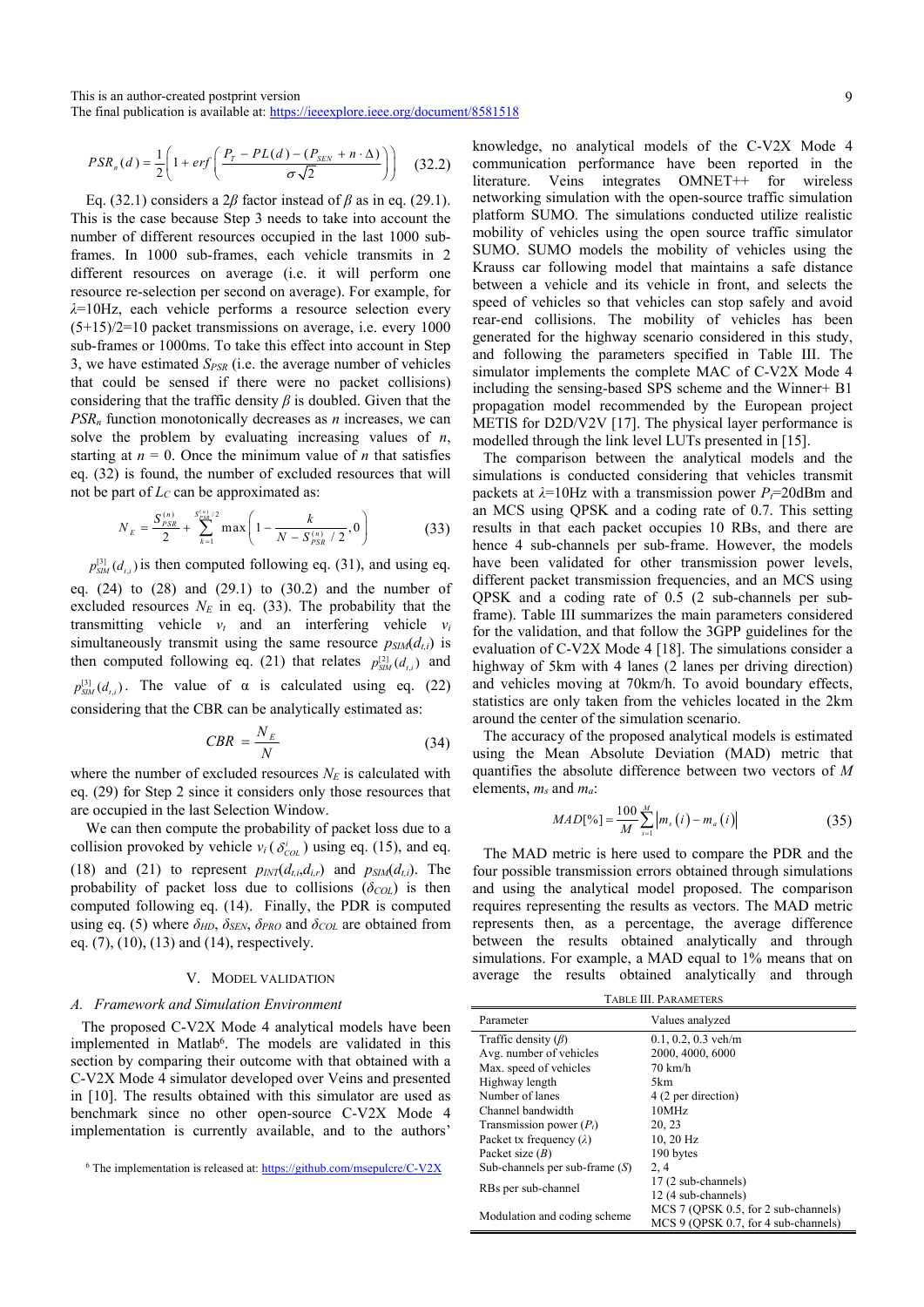simulations differ by 1%. The MAD metric numerically complements the visual comparison of the analytical and simulation results.

# *B. Validation*

Fig. 8a compares the PDR curves obtained with the proposed analytical model (dashed lines) and with the C-V2X Mode 4 simulator (solid lines) for  $P_f$ =20dBm,  $\lambda$ =10Hz, 4 subchannels per sub-frame, an MCS of QSPK with coding rate of 0.7, and different traffic densities. The figure clearly shows that the PDRs obtained with the proposed analytical model closely match those obtained by simulation. This trend is maintained irrespective of the traffic density and the resulting CBR. For example, a traffic density *β* of 0.1veh/m resulted in an estimated CBR of approximately 0.23, while a traffic density of  $\beta$ =0.3veh/m resulted in a CBR<sup>7</sup> of 0.62. Fig. 8a shows that the analytical model is capable to provide an accurate PDR for low and high traffic densities, and hence channel load levels.

The proposed analytical models have also been evaluated for different transmission power levels. Fig. 8a depicted the PDR for  $P_t$ =20dBm, and Fig. 8b depicts it for  $P_t$ =23dBm. For the later, the analytical CBR ranged from  $0.27$  ( $\beta$ =0.1veh/m) to 0.69 ( $\beta$ =0.3 veh/m). Fig. 8b shows again that the PDRs obtained with the proposed analytical model closely match the ones obtained by simulation.

Another important parameter that influences the operation and performance of C-V2X Mode 4 is the number of packets transmitted per second per vehicle, λ. This parameter influences the number of sub-frames within the Selection Window, and the channel load and interference experienced by all vehicles. Fig. 8c shows the PDR obtained for  $P_7 = 20$ dBm and *λ*=20Hz for 3 traffic densities. The figure shows once more the close match between the PDRs obtained by simulation and using the proposed analytical models. For *β*=0.3 veh/m, the channel load was so high (analytical CBR of 0.85) that the proposed model slightly deviates from the simulation results (6.5% mean absolute deviation). However, it is important to consider that such high CBR levels would compromise the system's stability and scalability, and should hence be avoided using congestion control mechanisms. In fact, relevant studies recommend that the target CBR for V2X systems using IEEE 802.11p should be in the range of 0.6-0.7 [19] and ETSI recommends a default maximum CBR of 0.5 [20]. The 3GPP has not defined yet a target CBR for C-V2X.

The MCS influences the link level performance of C-V2X, the number of RBs that each packet occupies, and hence the number of sub-channels per sub-frame. The previous results were obtained with a MCS using QPSK and a coding rate of 0.7 (4 sub-channels per sub-frame). Fig. 8d shows the PDRs obtained with a MCS using QPSK and a coding rate of 0.5 (2 sub-channels per sub-frame). Fig. 8d demonstrates the validity of the presented analytical models for different MCS and number of sub-channels per sub-frame. The PDR is shown for traffic densities of 0.1, 0.2 and 0.3 veh/m that correspond to analytical CBR levels of 0.44, 0.74 and 0.86.

The accuracy of the proposed analytical models to calculate the probability of packet loss due to the different errors identified has also been evaluated. Fig. 9 depicts the probability of packet loss due to collisions as a function of the distance between transmitter and receiver for  $P_t = 20$ dBm, *λ*=10Hz, 4 sub-channels per sub-frame, and different traffic densities. Fig. 9 shows that the proposed analytical model is also capable to accurately quantify this type of packet errors as its performance closely matches that obtained through simulations. The same accuracy is observed for different traffic densities. Fig. 9 shows that the probability of losing a packet due to collisions has a maximum around 350-400m. This is the distance at which the hidden-node problem causes higher degradation in this scenario.

Fig. 10 shows the probability of losing a packet due to the half-duplex effect, due to a received signal power below the



Distance [m] (d)  $P_f$ =20dBm,  $\lambda$ =10Hz, 2 sub-channels/sub-frame (QPSK 0.5) Fig. 8. PDR as a function of the distance between transmitter and receiver for different traffic densities.

200

300

400

500

100

 $\mathsf{C}$ 

<sup>&</sup>lt;sup>7</sup> CBR levels analytically estimated using eq.  $(34)$ .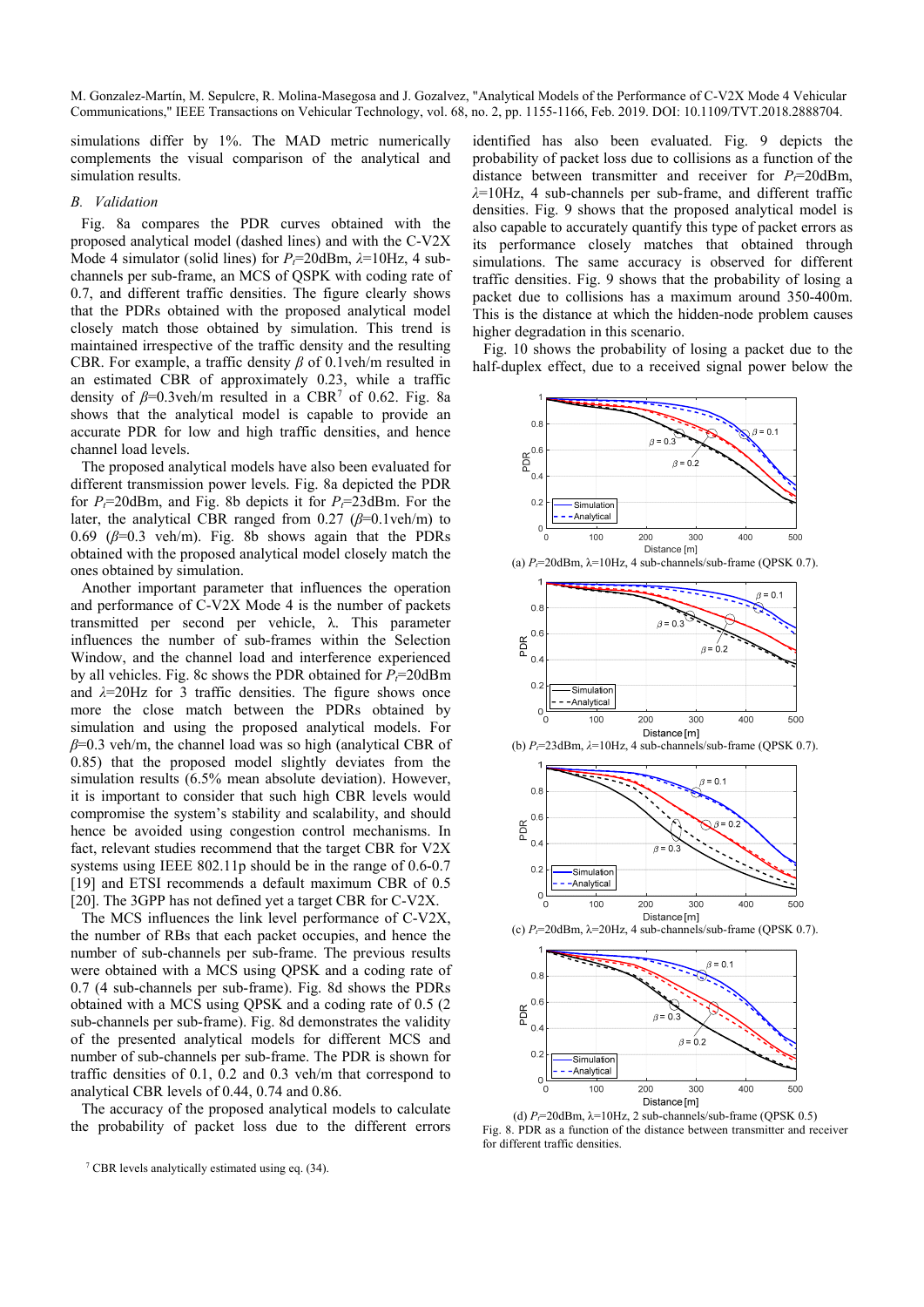sensing power threshold and due to the propagation. The probabilities are shown as a function of the distance between transmitter and receiver for  $P_t$ =20dBm,  $\lambda$ =10Hz and 4 subchannels per sub-frame. These probabilities are independent of the traffic density. Fig. 10 shows again a good match between the values obtained by simulation and using the analytical models. The probability of losing a packet due to the halfduplex effect (Fig. 10a) depends on the duration of C-V2X sub-frames and the number of packets transmitted per second. However, it does not depend on the distance between transmitter and receiver or the traffic density. The probability of losing a packet due to propagation (Fig. 10a) is almost null at short distances, and has a maximum at around 450m to the transmitter. At higher distances, this probability decreases because most of the packets cannot even be detected due to a received signal power below the sensing power threshold. In fact, the probability of losing a packet because its received signal power is below the sensing power threshold increases as the distance to the transmitter increases (see Fig. 10b).

The accuracy of the proposed analytical models is analyzed in Tables IV, V and VI. The tables report the MAD metric for the PDR and the four possible transmission errors in C-V2X mode 4 under different conditions. The MAD metric is utilized to compare the results obtained analytically and through simulations. The MAD metric is shown for different transmission power levels, traffic densities, packet transmission frequencies, and number of sub-channels per sub-frame (or MCS). The tables also show in the last column the CBR level (analytically estimated) for each combination of parameters reported in the tables. The results obtained show that the PDR estimated analytically (using the models presented in this paper) differs on average by less than 2.5%



Fig. 9. Probability  $\hat{\delta}_{COL}$  of packet loss due to collisions as a function of the distance between transmitter and receiver for  $P_f$ =20dBm,  $\lambda$ =10Hz, 4 subchannels/sub-frame (QPSK 0.7) and different traffic densities.



Fig. 10. Probability of losing a packet due to (a) HD and propagation effects, and due to a received signal power below sensing power threshold

compared to the PDR obtained through simulations in all scenarios where the CBR is below 0.8. In many cases, the deviation is smaller than 1%, which demonstrates the high accuracy that can be achieved with the proposed analytical models. The tables show that the type of error that has a higher contribution to the MAD of the PDF is actually the error due to packet collisions; this type of error was the most difficult to model due to the operation of C-V2X Mode 4 and its sensingbased SPS scheme.

TABLE IV. MAD FOR THE PDR AND THE DIFFERENT TYPES OF ERRORS. *λ*=10HZ AND 4 SUB-CHANNELS PER SUB-FRAME (QPSK 0.7)

| $\pi$ - FOLLS AIND T SUB-CHAINNELS FER SUB-FRAME (QT SIX 0.7) |     |            |                   |                    |                               |                |            |
|---------------------------------------------------------------|-----|------------|-------------------|--------------------|-------------------------------|----------------|------------|
| $P_t$                                                         |     | <b>PDR</b> | $o$ <sub>HD</sub> | $o$ <sub>SEN</sub> | $o_{\scriptscriptstyle{PRO}}$ | $\sigma_{COL}$ | <b>CBR</b> |
|                                                               | 0.1 | 1.60       | 0.19              | 0.21               | 0.07                          | 1.25           | 0.23       |
| 20                                                            | 0.2 | 0.91       | 0.16              | 0.18               | 0.07                          | 0.83           | 0.44       |
|                                                               | 0.3 | 0.92       | 0.14              | 0.20               | 0.07                          | 0.84           | 0.62       |
|                                                               | 0.1 | 1.95       | 0.21              | 0.14               | 0.05                          | 1.59           | 0.27       |
| 23                                                            | 0.2 | 0.52       | 0.17              | 0.13               | 0.05                          | 0.65           | 0.51       |
|                                                               | 0.3 | 1.24       | 0.18              | 0.15               | 0.05                          | 0.94           | 0.69       |

| TABLE V. MAD FOR THE PDR AND THE DIFFERENT TYPES OF ERRORS. $\lambda=20$ Hz |
|-----------------------------------------------------------------------------|
| AND 4 SUB-CHANNELS PER SUB-FRAME (QPSK 0.7)                                 |

|    |     | <b>PDR</b> | HD   | $o_{_{SEN}}$ | $o_{PRO}$ | $o_{\textit{col}}$ | <b>CBR</b> |
|----|-----|------------|------|--------------|-----------|--------------------|------------|
|    | 0.1 | 0.74       | 0.36 | 0.18         | 0.07      | 0.55               | 0.44       |
| 20 | 0.2 | 0.61       | 0.32 | 0.15         | 0.07      | 0.87               | 0.74       |
|    | 0.3 | 6.28       | 0.25 | 0.19         | 0.07      | 6.63               | 0.86       |
|    |     |            |      |              |           |                    |            |

| TABLE VI. MAD FOR THE PDR AND THE DIFFERENT TYPES OF ERRORS. |  |
|--------------------------------------------------------------|--|
| $\lambda$ =10Hz and 2 sub-channels per sub-frame (QPSK 0.5)  |  |

|    |     | <b>PDR</b> | HD   | $\sigma_{SEN}$ | $o_{PRO}$ | $o_{\textit{col}}$ | <b>CBR</b> |
|----|-----|------------|------|----------------|-----------|--------------------|------------|
|    | 0.1 | 1.75       | 0.32 | 0.25           | 0.12      | 1.50               | 0.44       |
| 20 | 0.2 | 2.51       | 0.27 | 0.18           | 0.12      | 2.28               | 0.74       |
|    | 0.3 | 0.93       | 0.22 | 0.19           | 0.12      | 1.02               | 0.86       |
|    |     |            |      |                |           |                    |            |

# VI. CONCLUSIONS

This paper has presented the first analytical models of the communication performance of C-V2X or LTE-V Mode 4. In particular, the paper has presented models of the average PDR as a function of the distance between transmitter and receiver, and of the four types of transmission errors that can be encountered in C-V2X Mode 4 communications. The models are validated in this paper for a wide range of transmission parameters (transmission power, packet transmission frequency, and MCS) and traffic densities. To do so, the paper compares the results obtained with the analytical models to those obtained with a C-V2X Mode 4 simulator implemented over the Veins platform. The conducted analysis has shown that the analytical models are capable to accurately model the C-V2X Mode 4 communications performance. In fact, the mean absolute deviation of the results obtained with the analytical models is generally below 2.5% compared with the results obtained by simulation. The analytical models hence represent a valuable tool for the community to evaluate and provide insights into the communications performance of C-V2X Mode 4 under a wide range of parameters.

This work paves the way for further studies and evolutions of C-V2X Mode 4. For example, the 3GPP standard does not specify concrete values for some of the parameters that define the operation and configuration of C-V2X Mode 4. In fact, ETSI is currently defining the default configuration of C-V2X